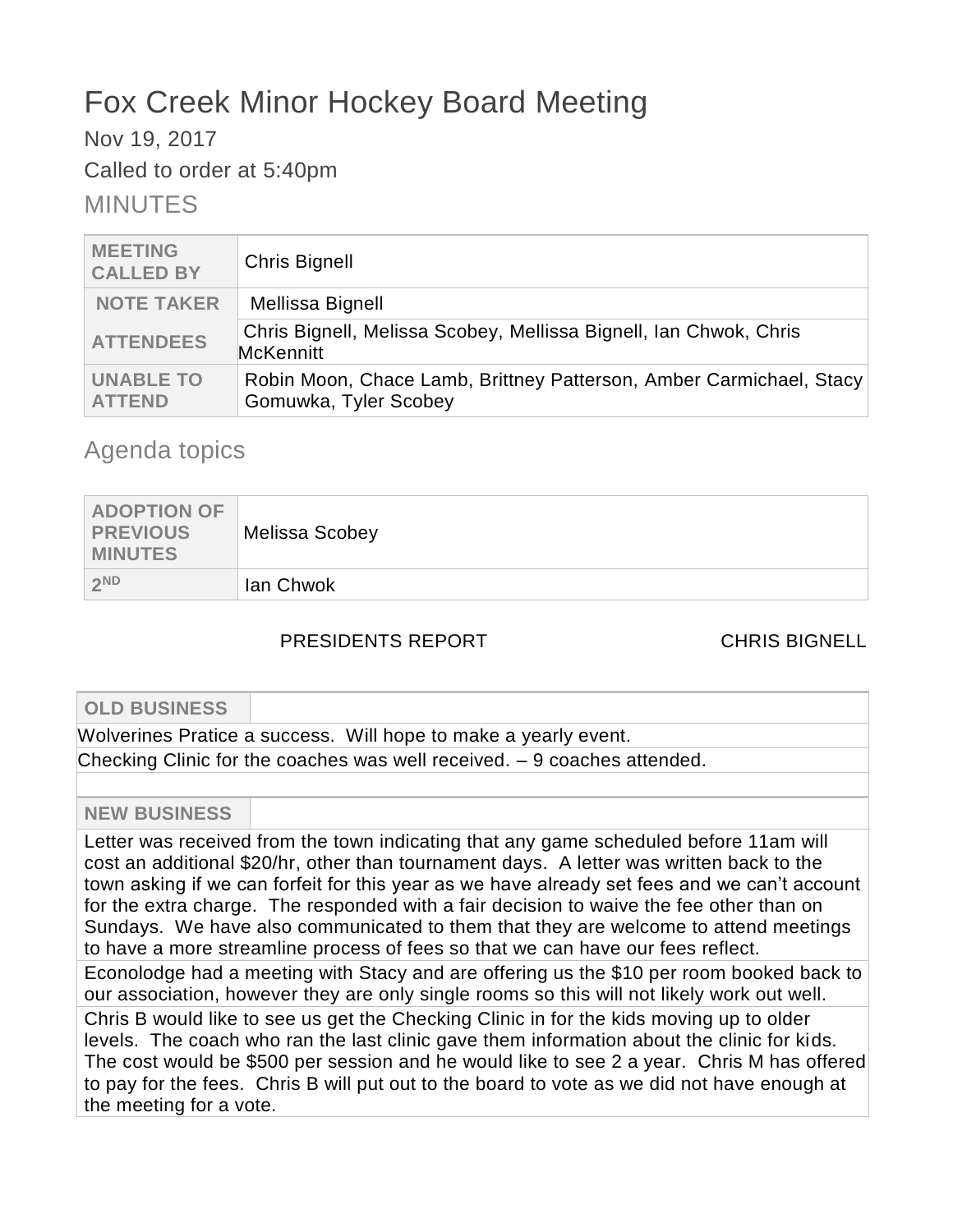No one has stepped up for the Director role, position still remains open and we will table till another meeting.

| <b>ACTION ITEMS</b>                         | <b>PERSON</b><br><b>RESPONSIBLE</b> | <b>DEADLINE</b> |
|---------------------------------------------|-------------------------------------|-----------------|
| talk to Mitch about signs for dressing room | <b>Chris Bignell</b>                | ASAP            |
| Send out vote re: Checking Clinic for kids  | <b>Chris Bignell</b>                | <b>ASAP</b>     |
|                                             |                                     |                 |
|                                             |                                     |                 |

# 1<sup>ST</sup> VICE PRESIDENTS REPORT ROBIN MOON

| OLD BUSINESS NA          |  |  |  |
|--------------------------|--|--|--|
|                          |  |  |  |
| <b>NEW BUSINESS   NA</b> |  |  |  |
|                          |  |  |  |
|                          |  |  |  |
| <b>ACTION ITEMS</b>      |  |  |  |
|                          |  |  |  |
|                          |  |  |  |
|                          |  |  |  |
|                          |  |  |  |
|                          |  |  |  |

# 2 ND VICE PRESIDENTS REPORT MELISSA SCOBEY

**OLD BUSINESS**

Website is up to date

Criminal record checks and managers courses are still required.

We have enough Safety's for each team, most don't expire till mid next year.

Coaches still require Checking Clinic, by Dec 15.

NAI requires every association to have a policy in their bylaws stating everyone involved with Minor Hockey to have a criminal record check.

**NEW BUSINESS**

Still have 1 manager who had not taken Respect in Sport- Coach

Waiting on a few more criminal record checks

Final Rosters will be handed out to the teams

Date for applying for Provincials is approaching, Melissa S will talk to the teams to see if they will be applying.

Best Western was contacted about room rates for tournaments and we are told they will be \$260 per night, which is significantly higher than other rooms in town. Melissa will try to contact Manager to see if we can work something out at a more reasonable rate.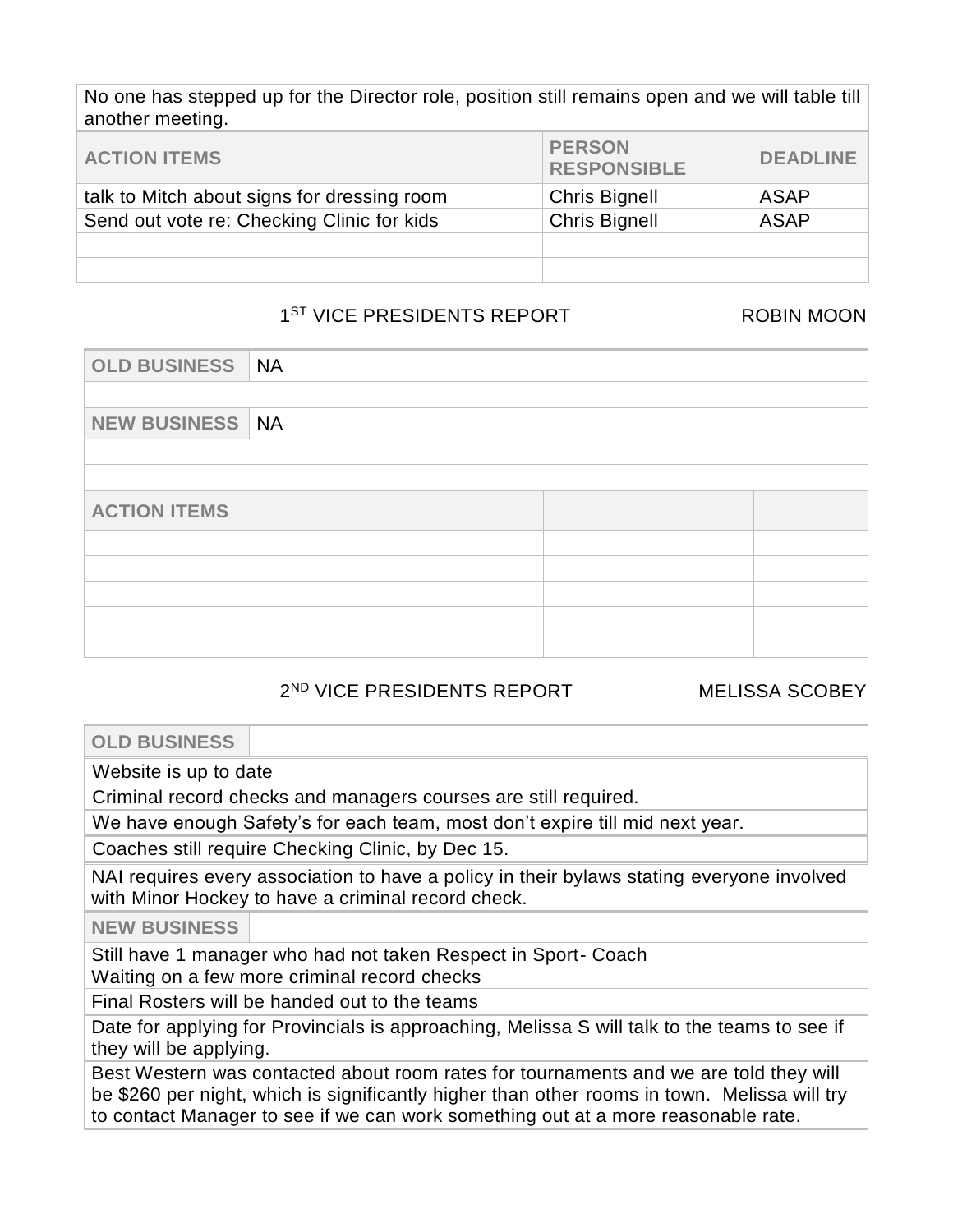Melissa has brought up that we should look into the option of what it would entail to move from NAI to the All Peace League. Questions thrown out were: Is there a Novice league, what are the travel times compared between leagues, is there a fee difference?

| <b>ACTION ITEMS</b>                                | <b>PERSON</b><br><b>RESPONSIBLE</b> | <b>DEADLINE</b> |
|----------------------------------------------------|-------------------------------------|-----------------|
| Develop policy for criminal record checks in bylaw | Melissa Scobey                      | <b>Nov/17</b>   |
| Hand out final rosters to Managers                 | Melissa Scobey                      | Dec/17          |
| Talk to Team re: Provincials                       | Melissa Scobey                      | Dec/17          |
| Talk to Best Western re: rates                     | Melissa Scobey                      | Jan/17          |
| Gather more information on the All Peace League    | Melissa Scobey                      | ongoing         |

## TREASURERS REPORT STACY GOMUWKA

| <b>OLD BUSINESS</b>                                                                                               |  |                                     |                 |
|-------------------------------------------------------------------------------------------------------------------|--|-------------------------------------|-----------------|
| General account \$23,905.85<br>Concession acct \$22,176.71<br>Lobsterfest acct \$7822.25<br>Casino Acct \$4598.59 |  |                                     |                 |
| <b>NEW BUSINESS</b>                                                                                               |  |                                     |                 |
| N/A                                                                                                               |  |                                     |                 |
| <b>ACTION ITEMS</b>                                                                                               |  | <b>PERSON</b><br><b>RESPONSIBLE</b> | <b>DEADLINE</b> |
|                                                                                                                   |  |                                     |                 |

## SPHL N/A

| <b>OLD BUSINESS</b>       | Absent |                                     |                 |
|---------------------------|--------|-------------------------------------|-----------------|
|                           |        |                                     |                 |
| <b>NEW BUSINESS</b>       |        |                                     |                 |
| No new business to report |        |                                     |                 |
| <b>ACTION ITEMS</b>       |        | <b>PERSON</b><br><b>RESPONSIBLE</b> | <b>DEADLINE</b> |
|                           |        |                                     |                 |

# REF IN CHIEF IN CHIEF IN CHIEF IN CHIEF

**OLD BUSINESS**

5 or 6 confirmed for ref clinic, looking at getting ahold of organizer for approval for underage reffing.

Tyler donated \$500 on behalf of Repsol- discussed reimbursing referees for clothes and gear.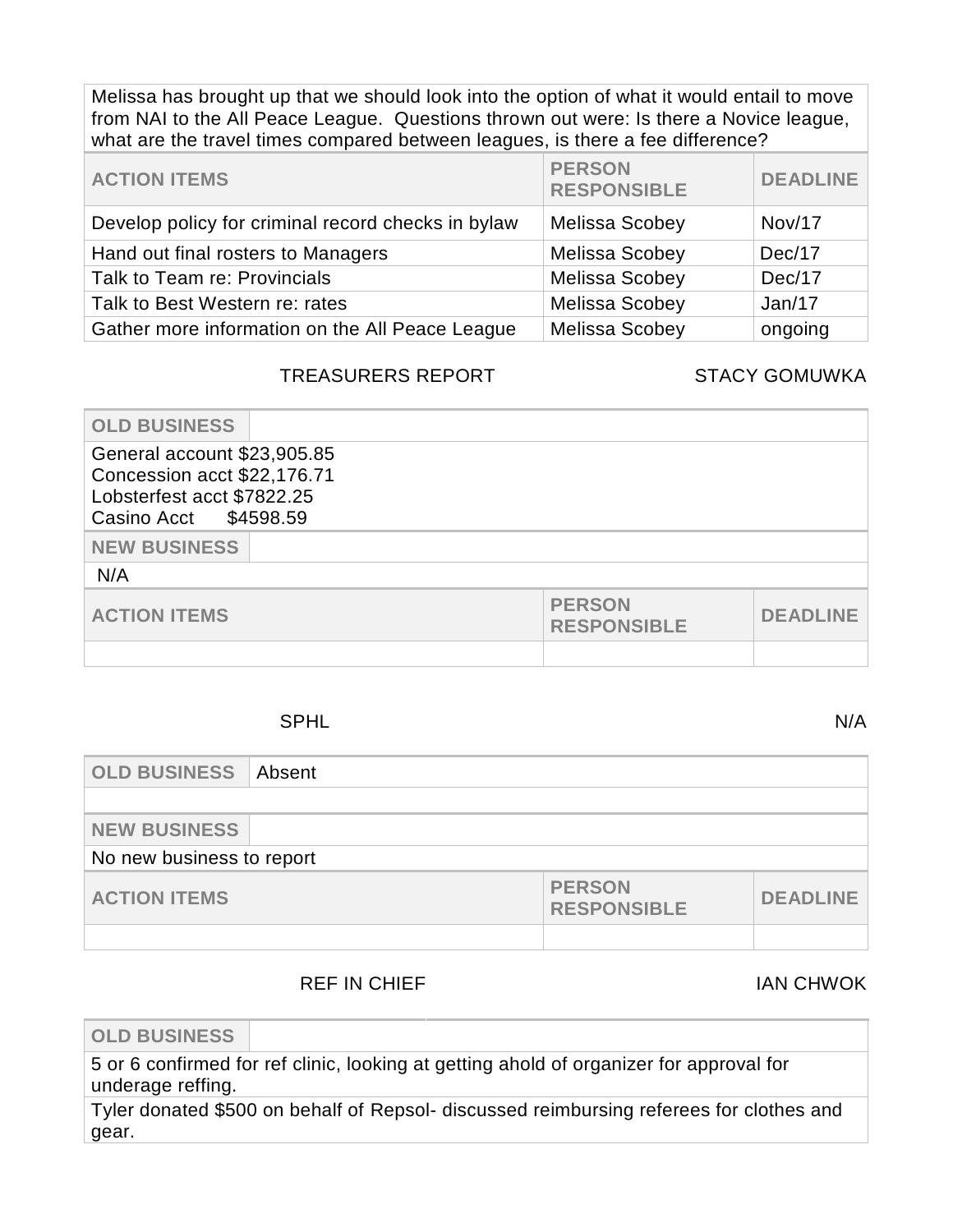**NEW BUSINESS**

We had 11 people attend the ref course this past weekend so we should be able to keep reffing in town. Matt P. can only ref till Dec 15/17 Schedules are out now so refs should be booked shortly **ACTION ITEMS PERSON RESPONSIBLE DEADLINE** Ref Gear Reimbursment New York Stacy Gomuwka ASAP

# EQUIPMENT MANAGER CHRIS MCKENNITT

**OLD BUSINESS**

Mini nets are recommended for initiation games, was decided that we will wait until the new arena to bring them in.

**NEW BUSINESS**

Chris did not buy Peewee chest protector, as the goalie has all his own equipment

There is an abundance of goalie sticks between the teams so Novice will grab a couple of the extras

A coach brought up if they could get game whiteboards to have on the benches, Chris M will look into getting 4.

| <b>ACTION ITEMS</b>                    | <b>PERSON</b><br><b>RESPONSIBLE</b> | <b>DEADLINE</b> |
|----------------------------------------|-------------------------------------|-----------------|
| Buy 4 Hockey Whiteboards for each team | <b>Chris McKennitt</b>              | Dec/17          |
|                                        |                                     |                 |
|                                        |                                     |                 |
|                                        |                                     |                 |

CONCESSION BRITTNEY PATTERSON

| <b>OLD BUSINESS Absent</b> |  |                 |
|----------------------------|--|-----------------|
|                            |  |                 |
| <b>NEW BUSINESS</b>        |  |                 |
|                            |  |                 |
|                            |  |                 |
|                            |  | <b>DEADLINE</b> |
|                            |  |                 |